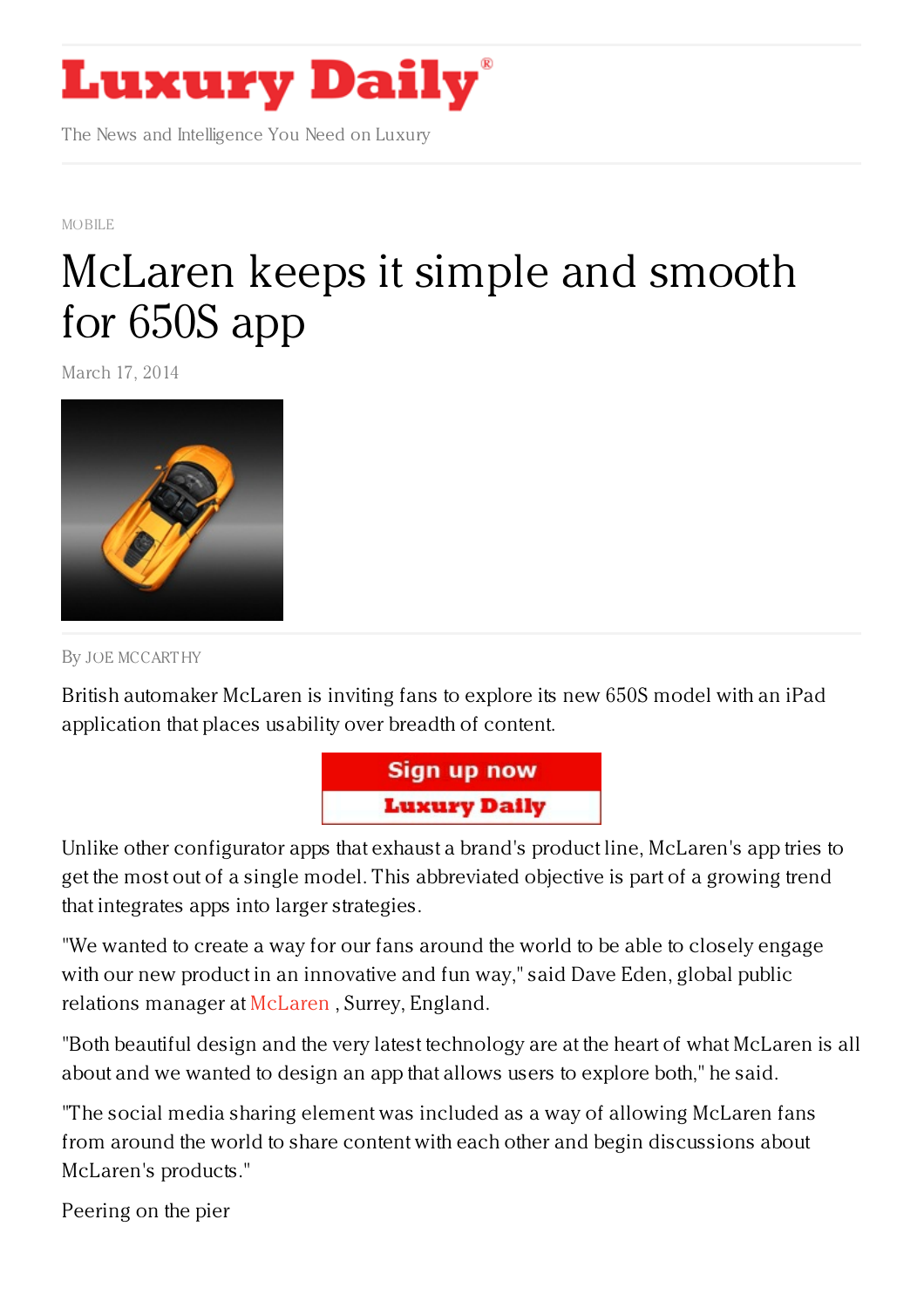The McLaren 650S made its debut at the Geneva Auto Show to plenty of fanfare. The Coupe version starts at \$441,500 and the Spider starts at \$486,250.



McLaren 650S at the Geneva Auto Show

The automaker released a dedicated app for enthusiasts eager to get an up-close look at the vehicle and learn about some bespoke options.

The app opens with basic instructions and leads to the common image of a vehicle in profile.



McLaren 650S app

Consumers will likely begin by rotating the car and zooming in or out. The receptivity of the app allows for seamless motion without load times.

Many configurator apps have clunky rotation features that disrupt full immersion by loading for a few seconds with every turn. So McLaren's ability to provide fluid movement will be appreciated.

A cityscape, a gloomy pier, a gray and black scene or a personal image can be selected for a background on which the car can be flipped around.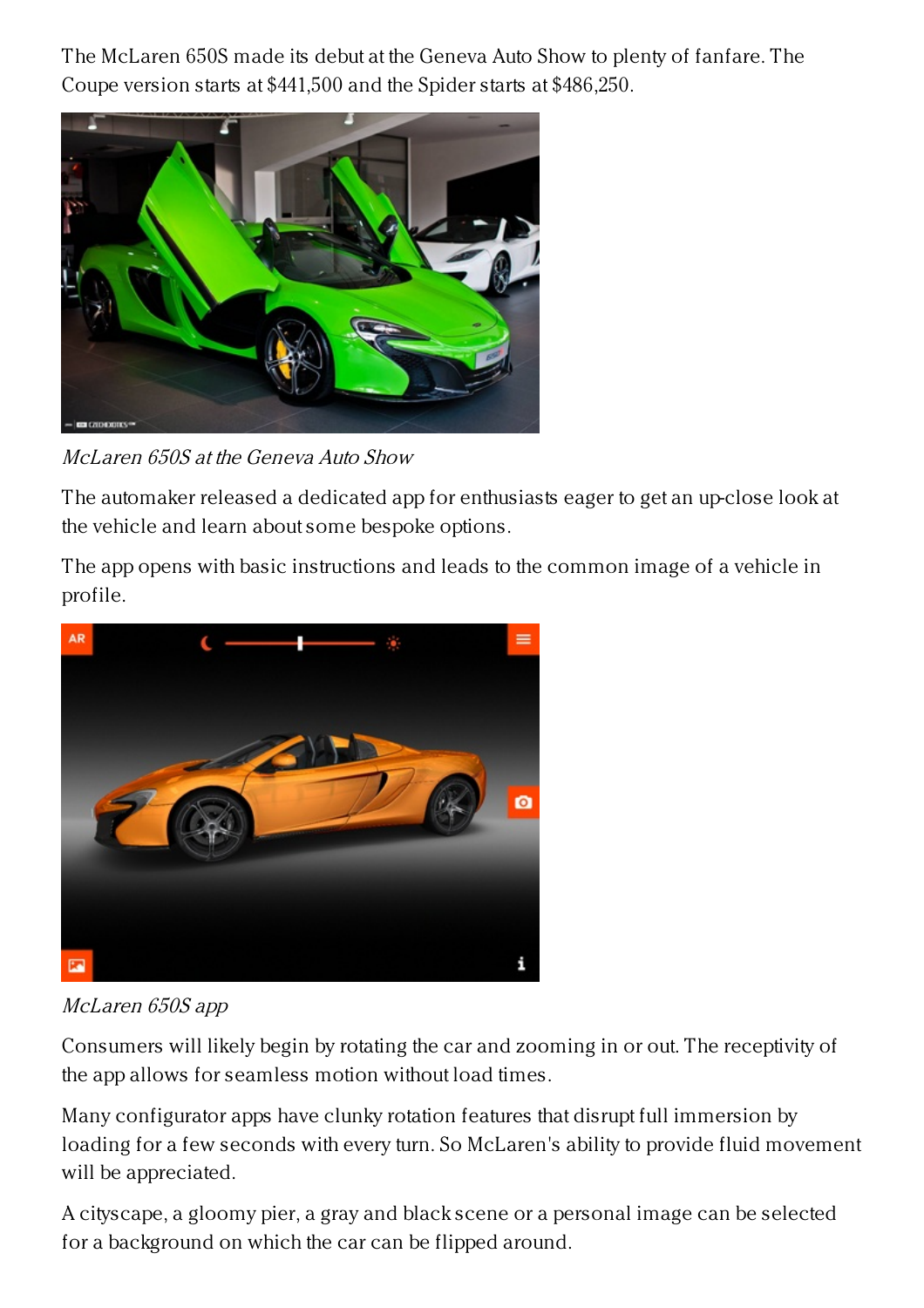

McLaren 650S app

Eighteen color options for the exterior can be chosen and four colors for the interior. Wheel options include, Sport, Super Light-weight Forged, Light-weight Forged and Lightweight Forged II.





Calipers and carbon fiber can also be altered.

After fiddling with the various options, consumers can then share their creation on social media, which may elicit a stronger response and sustain the conversation for longer.

By creating an app that doesn't trap users in an endless labyrinth, McLaren will likely see higher circulation rates and more cross-channel interaction.

"The app technology allows it to generate general reflections based upon the background image used to ensure the images look as realistic as possible," Mr. Eden said.

"The augmented reality feature also enables users to see their dream McLaren 650S in